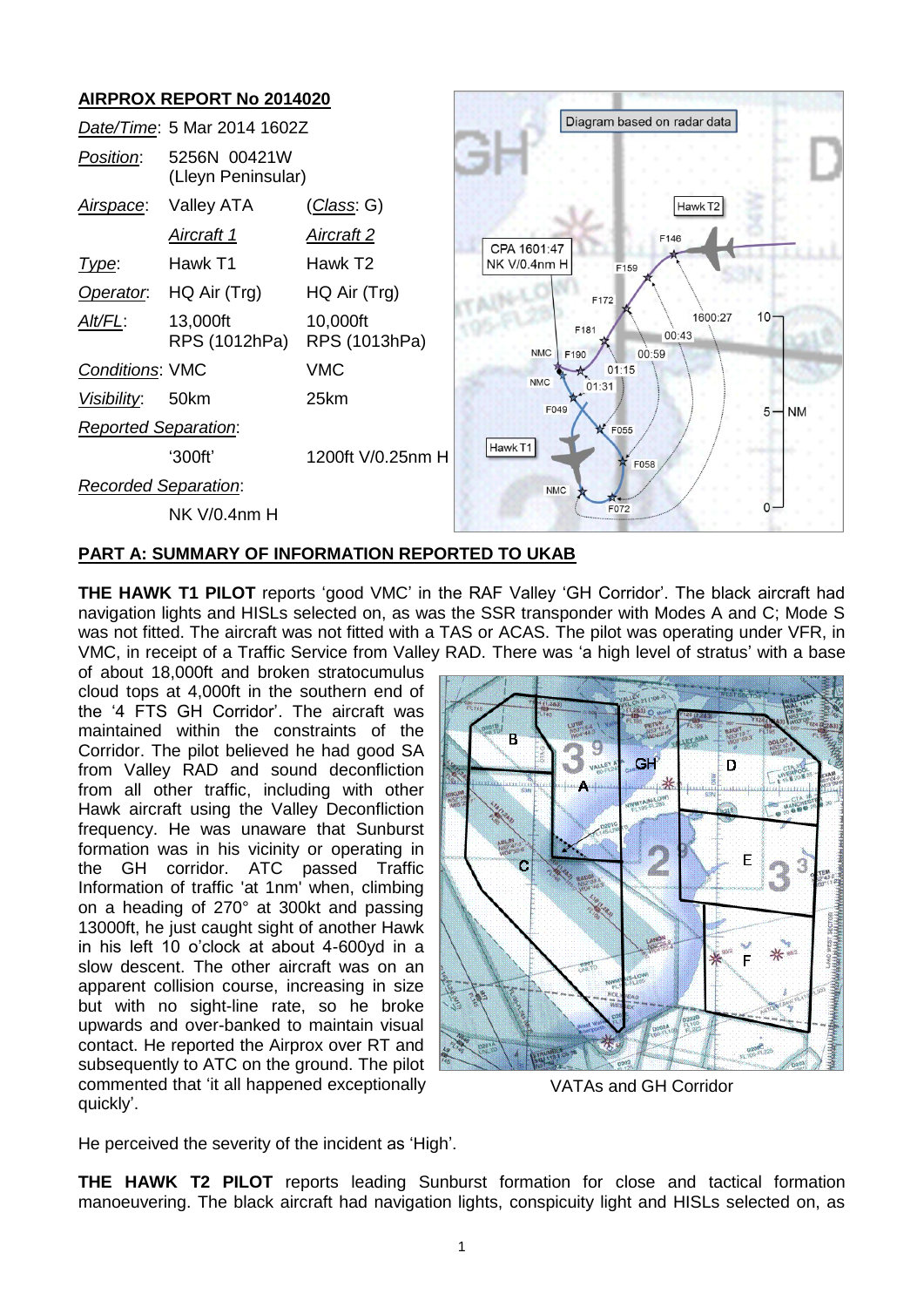was the leader's SSR transponder with Modes A, C and S. The aircraft were fitted with TCAS. The pilots were operating under VFR, in VMC, in receipt of a Traffic Service from Valley RAD. The formation members had manoeuvred in the vicinity of Valley Aerial Training Areas (VATAs) D and E before splitting for individual general handling. Another Hawk singleton [not the subject Hawk T1] had deconflicted with Sunburst formation to operate in the vicinity of VATA E; VATAs A and B were active with traffic. Following the formation split, Sunburst 2 remained in VATA D and Sunburst 1 climbed to attempt a spin. The weather in VATA D was unsuitable for spinning but looked better near the GH Corridor. At about 1558:30, Sunburst 1 headed towards the GH corridor and climbed to approximately 20000ft to find suitable weather. At about 1601:30 the aircraft captain decided to descend out of a thin layer of cloud and not attempt a spin due to the weather being unsuitable. The student pilot (handling pilot) began a >6000fpm RoD at 420kt IAS/M0.77 and right hand turn onto a heading of 350°. During this time there were no contacts on TCAS and no Traffic Information was given by ATC on the position of [subject Hawk T1 C/S]. At about 1602:04 the student pilot and Rear Seat Captain gained visual with a Hawk aircraft in the right 2 o'clock high, about 0.5nm away. The student pilot initiated a left turn onto 330° and continued the descent to about 10000ft. About 3sec after sighting the other Hawk, the Rear Seat Captain confirmed with the student pilot that he was visual and a clipped Traffic Information call to [Hawk T1 C/S] from ATC was heard. Almost at the same time, a TCAS TA appeared starting at +200ft and quickly showing +500ft. At about 1602:12, [Hawk T1 C/S] called that they were visual with Sunburst 1 and shortly after, at about 1602:14, the student pilot initiated a right hand turn to maintain visual contact as the other aircraft passed behind. At the time of crossing, the captain assessed the lateral range to be inside 0.25nm and outside 1000ft vertically. This was confirmed by the TCAS showing +1200ft and increasing. [Hawk T1 C/S] initiated an Airprox over the radio. The Hawk T2 pilot commented that he had briefed that Sunburst formation would remain on the formation chat frequency (to allow deconfliction between elements) and Valley RAD frequency<sup>1</sup>.

He assessed the risk of collision as 'Low'.

**THE VALLEY CONTROLLER** reports that he took over the Valley TC(RA) (RAD) position following a full handover from the off-going controller, some 3min before the reported Airprox. He was informed that Sunburst formation were general handling in VATA D in the block 5-25000ft and that [Hawk T1 C/S] was conducting general handling in the GH Corridor in the block 3-15000ft. To make his task easier, the controller began to enter code callsign information about 2 of his 4 Traffic Service aircraft into the system. He scanned all 4 aircraft tracks on the radar screen and 'no input was required'. [Hawk T1 C/S] was indicating 5000ft and Sunburst 1 was indicating 19000ft with 4-5nm lateral separation. The other 2 aircraft were separated by at least 10-15 nm. SSR Mode C dropped off the [Hawk T1 C/S] and Sunburst radar returns. Mode C reappeared 1-2sec later and indicated 1000ft of separation between the subject aircraft. Traffic Information was called to [Hawk T1 C/S] as Sunburst 1 was equipped with TCAS. The Hawk T1 pilot reported visual with Sunburst 1 and then requested whether Traffic Information had been passed to the other aircraft. The Valley RAD was unable to pass Traffic Information to Sunburst 1 as the frequency was occupied by the Hawk T1 pilot's request.

He perceived the severity of the incident as 'High'.

**THE VALLEY SUPERVISOR** reports that he was in the VCR, liaising with the Duty Aircrew Officer, whilst this incident occurred. The RAD involved advised him of the situation and the RT tapes were impounded.

# **Factual Background**

 $\overline{a}$ 

The weather at RAF Valley was recorded as follows:

METAR EGOV 051550Z 20020KT 9999 FEW008 SCT100 BKN200 09/07 Q1018 BLU TEMPO SCT008 GRN METAR EGOV 051620Z 20022KT 9999 BKN020 BKN110 09/07 Q1018 WHT TEMPO SCT010 GRN

 $1$  The Hawk T1 and T2 are equipped with 2 radios.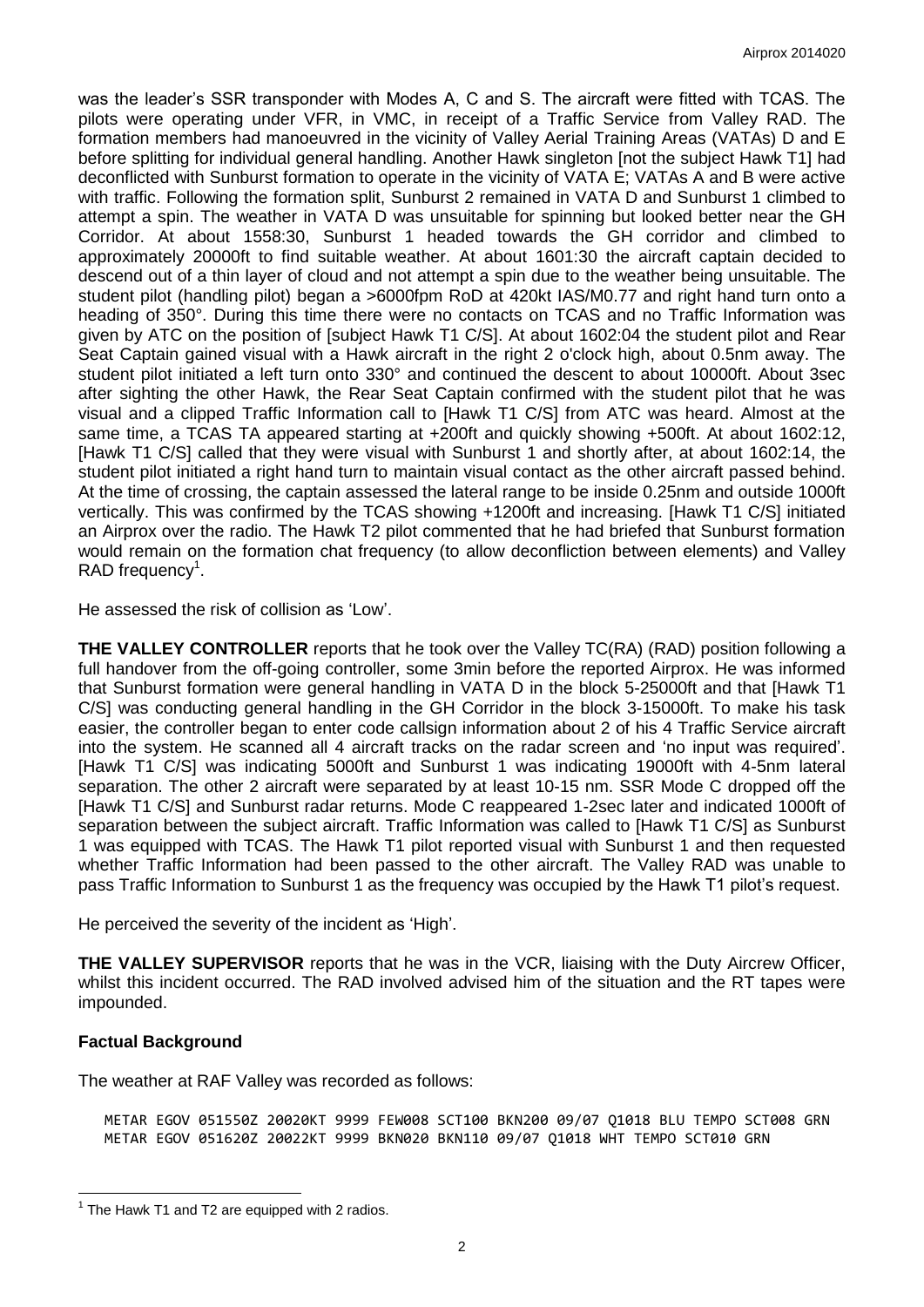# **Analysis and Investigation**

# **Military ATM**

This incident occurred on 5 Mar 14 at 1602 between a Hawk T1 and a Hawk T2. Both aircraft were under a Traffic Service from the RAF Valley Approach controller. The incident occurred in the Valley General Handling corridor, 5 nm north-northwest of Llanbedr.

All heights/altitudes quoted are based upon SSR Mode C from the radar replay unless otherwise stated. The radar replays are based upon the Clee Hill Radar and do not represent the images available to the controller.

The Valley Approach controller had just taken over the control position and had four aircraft on frequency. The workload was described as 'medium to low'; the Supervisor assessed the controller's workload as 'medium'. Approach was in the process of inputting callsign conversion to enable all other controllers to recognize the aircraft by callsign on radar. Upon handover of the Approach position, the controller was informed that the Hawk T1 was General Handling in the specified corridor between 3,000ft and 15,000ft and that the Hawk T2 formation were in VATA D between 5,000ft and 25,000ft. The controller recalled the Hawks being separated by 4-5nm and having 14,000ft vertical separation. The SSR Mode C data disappeared from radar on both aircraft and when it returned, 1-2sec later, 1000ft of separation was indicated and Traffic Information was called. Traffic Information was prioritised to the Hawk T1 as the controller knew that this model lacked TCAS. The Hawk T1 pilot reported visual and then asked if Traffic Information had been passed to the other aircraft; the brief exchange did not allow the controller to then pass information to the Hawk T2 pilot.

At 1601:30, as per Figure 1, the Mode C's indicate 048 (Hawk T1) and 188 (Hawk T2).



Figure 1: Aircraft geometry at 1601:30 (Hawk T1 squawking 3725; Hawk T2 3721)

As the pilots started to operate in the same geographical area, as shown in Figure 2, the trails became tangled but the Mode C readouts still displayed, as 066 and 184.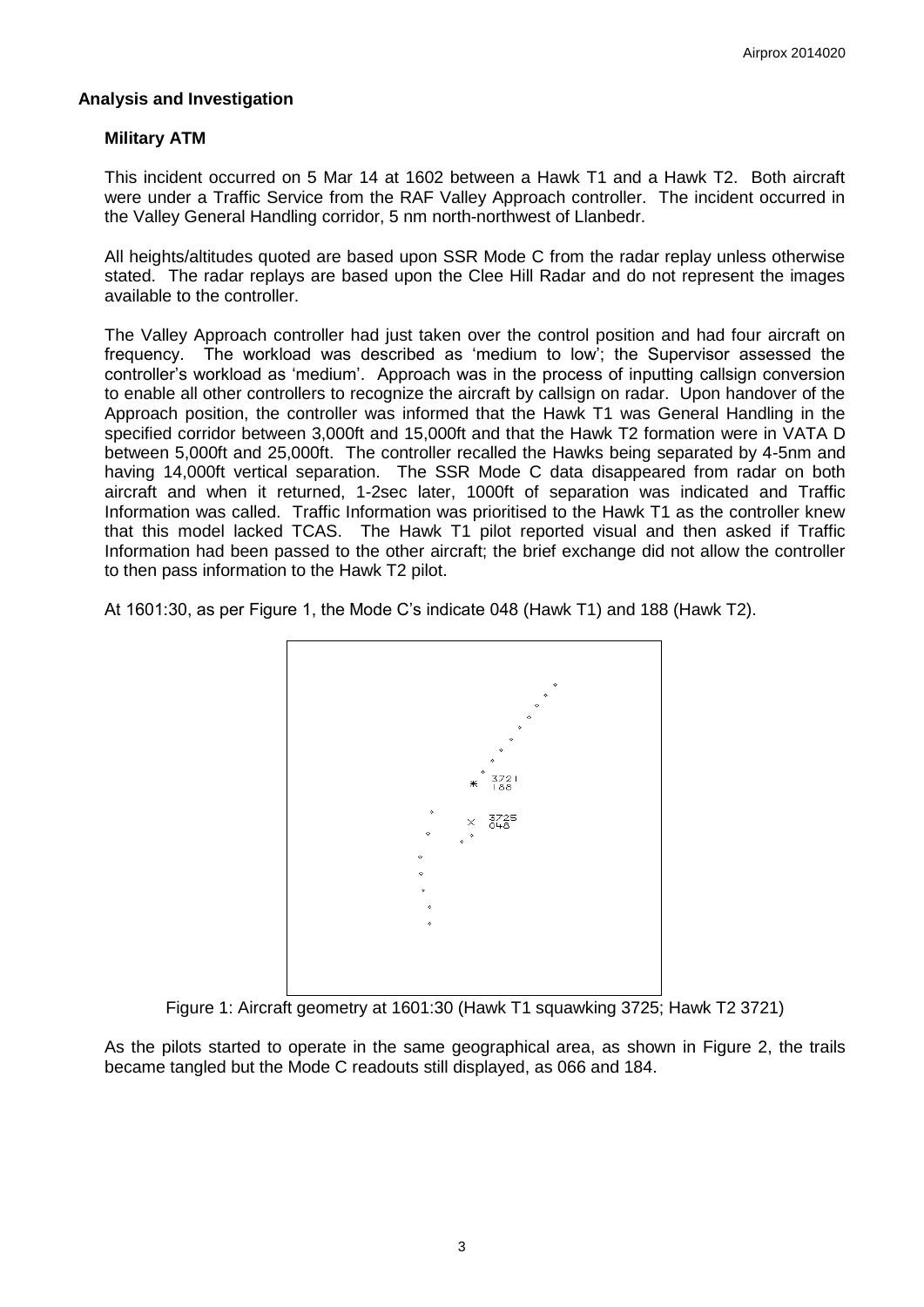

Figure 2: Aircraft geometry at 1601:49

Figure 3 shows the aircraft geometry at 1601:55; the Hawk T1 is in the climb and the Mode C has disappeared from the Hawk T2.



Figure 3: Aircraft geometry at 1601:55

At 1602:03, the Approach controller began a transmission to Hawk T1 and at 1602:05 continues with, "[Hawk T1 C/S] *traffic south…west, 1 mile, tracking north, FL125*."



Figure 4: Aircraft geometry at 1602:03 Traffic Information

Hawk T1 pilot replied with "*Visual now*" at 1602:10, as at Figure 5. The CPA on radar analysis is at 1602:11 with 0.3nm separation but indeterminate vertical separation due to Mode C dropout.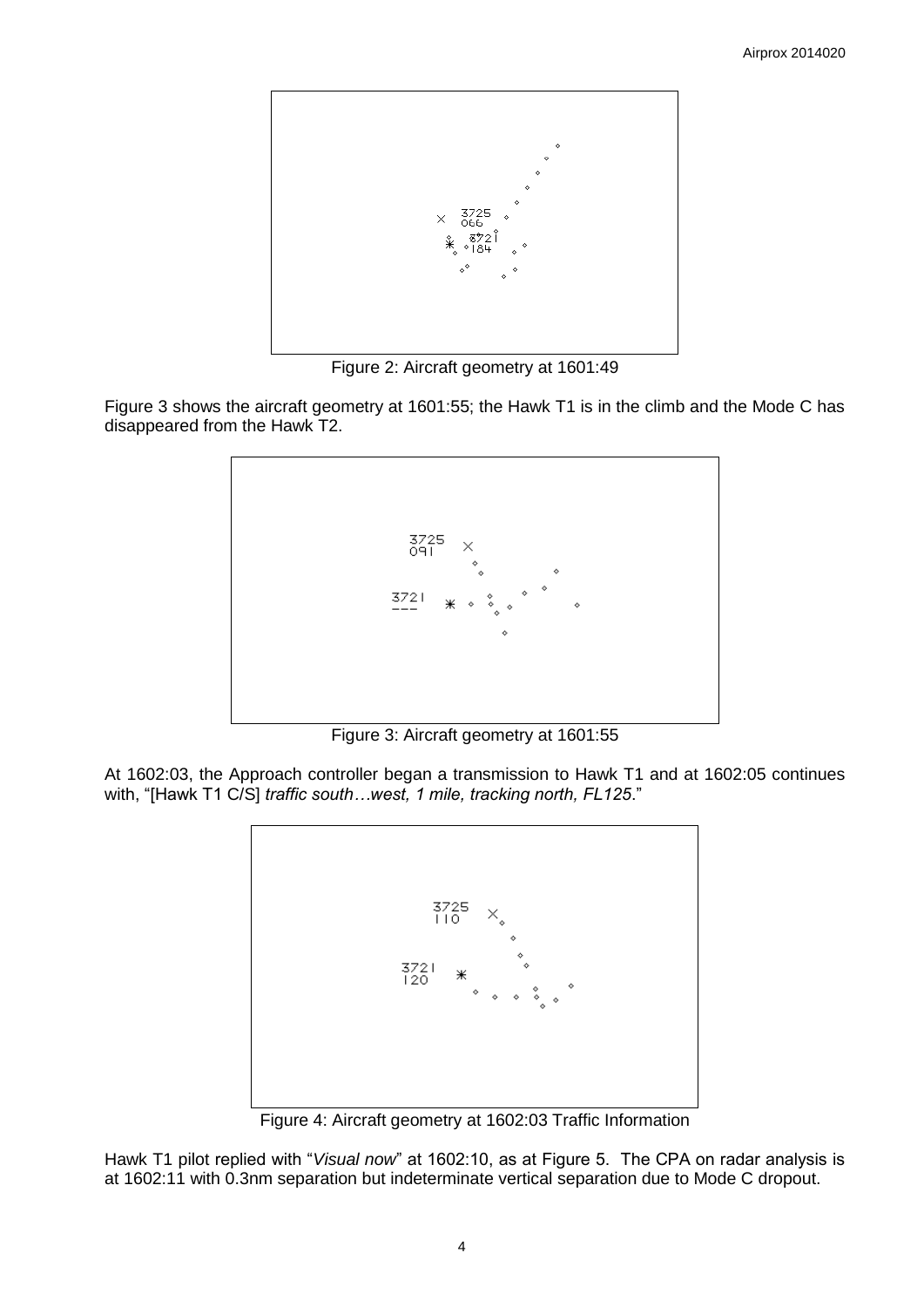

Figure 5: Aircraft geometry at 1602:10 when Hawk T1 calls visual

The Hawk T1 pilot did not have situational awareness of the other aircraft; his aircraft was not fitted with TCAS and he was using the Valley Deconfliction Frequency to listen out for other airspace users. The Hawk T2 pilot did not have the Deconfliction Frequency selected and ATC are not able to dial into, or monitor, the frequency. The Hawk T2 had TCAS fitted but this was of limited use during high-energy manoeuvering. The Hawk T2 formation were not using the Deconfliction Frequency because the internal formation frequency was used to monitor separation between formation elements. On a shared Valley Approach frequency, crews would only be aware of others operating in the area if the callsigns were used on the RT or Traffic Information was provided. Pre-flight airspace deconfliction plans are always susceptible to changes due to sortie requirements and weather; the Hawk T2 pilot's change of operating area was not known to the Hawk T1 pilot. Dynamic deconfliction of aircraft depends upon shared situational awareness, usually provided by radar-based Traffic Information.

The controller was scanning the radar and momentarily inputting code callsign information, but the high-energy manoeuvring, and particularly the high rate of decent of the Hawk T2, meant that Traffic Information was initiated with approximately 1.1nm horizontal separation between aircraft. Prior to the Mode C dropout there was approximately 12000ft of vertical separation. To add further context, the Mode C on the fully serviceable SSR could not provide an accurate update and even though the aircraft were provided with overlapping operating blocks, the controller was not aware of the rapid descent or the change of operating area for the Hawk T2. The controller was monitoring the radar screen and, prior to the rapid descent, the aircraft had been wellseparated on Mode C and in separate operating areas. As per CAP 774, Chapter 3, the approach controller's role was to provide Traffic Information to assist the pilots in avoiding other traffic; early information may have alerted the Hawk T2 pilot of the traffic below and led to a delay in spin/descent or re-positioning to clearer airspace. Equally, had the Hawk T2 informed the approach controller of his intentions, the Hawk T1 and approach would have been alerted.

The barriers of Traffic Information, lookout and TCAS (Hawk T2 only) all played their parts in this incident but the nature of the manoeuvres demonstrate that they are liable to dilution given the busy and dynamic environment of fast jet operations at Valley. The barriers to an incident will be improved with robust airspace booking procedures, more inclusive use of Deconfliction Frequencies and pro-active use of Traffic Information for airspace planning and deconfliction.

In order to address airspace booking and deconfliction, RAF Valley have an ongoing review of airspace procedures and are conducting a re-write of the Flying Order Book, due for publication in June 2014.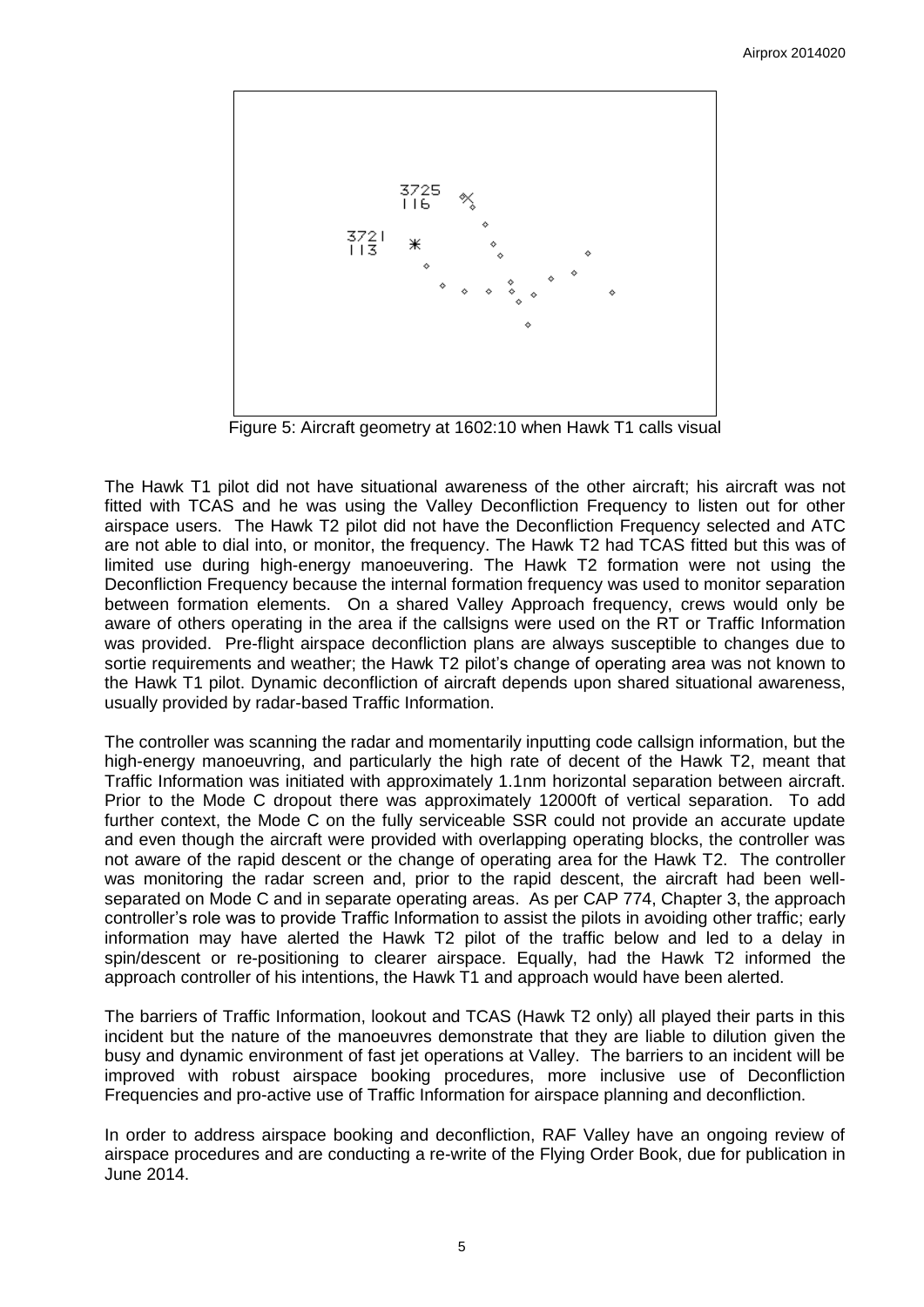# **UKAB Secretariat**

Both pilots shared an equal responsibility for collision avoidance and not to fly in such proximity to another aircraft as to create a danger of collision<sup>2</sup>.

#### **Comments**

#### **HQ Air Command**

A number of barriers that mitigate the risk of mid air collision were available in this incident; however, the airborne deconfliction frequency barrier was not available and the controller was not briefed on the change of intentions of the Hawk T2 pilot (which may have prompted a TI call to the Hawk T1 pilot given the likely rapid erosion of vertical separation). Encouragingly, TI was passed to the Hawk T1 (non-TCAS equipped) first but the Hawk T1 pilot then delayed the passage of TI to the Hawk T2 with a superfluous message to ATC. Ultimately, the detection of the conflict was down to lookout, once again proving the indispensability of this core skill.

### **Summary**

 $\overline{a}$ 

An Airprox was reported when a Hawk T1 and a Hawk T2 flew into proximity at 1602 on  $5<sup>th</sup>$  March 2014. Both pilots were operating under VFR in VMC and both were in receipt of a Traffic Service from Valley RAD.

# **PART B: SUMMARY OF THE BOARD'S DISCUSSIONS**

Information available included reports from the pilots of both aircraft, transcripts of the relevant RT frequencies, radar photographs/video recordings, reports from the air traffic controllers involved and reports from the appropriate ATC and operating authorities.

The Board first considered the actions of the Hawk pilots. Both were conducting their sorties within Class G airspace and both were in receipt of a Traffic Service from Valley RAD. The pilots both had 2 radios, the other of which were selected to a different frequency in each aircraft, the Hawk T1 to the Valley GH Corridor Deconfliction Frequency and the Hawk T2 to an intra-formation frequency. The Hawk T2 pilot had been operating in a 2-aircraft formation, the elements of which had recently separated to complete individual tasks. The Hawk T2 pilot had elected to climb and find airspace with suitable weather to complete a spin. He was unable to do so and descended rapidly, passing close to the Hawk T1 in the process.

Some Board members felt that Valley ATC could usefully have given Traffic Information at a slightly earlier stage and questioned the controllers actions in inputting code call-sign conversion data just after starting on console rather than settling down to assimilate fully the tactical situation. Notwithstanding, the Board noted that the Hawk T1 and T2 pilots had planned to operate in altitude blocks that overlapped, 3-15000ft and 5-25000ft respectively, and ATC members felt that it would be impractical in any case for Valley RAD to have provided a meaningful Traffic Service to pilots with overlapping altitude blocks when their manoeuvering intentions were such that they could come into conflict in the vertical too quickly for Valley RAD to give effective Traffic Information. This would be compounded by the occulting of Mode C altitude indications should the aircraft manoeuvre at a rate of climb or descent greater than 10000fpm, a likely scenario with fast-jet traffic.

The Board opined that although the altitude blocks were a feasible traffic management tool whilst the aircraft were separated geographically, once the plan had changed and the Hawk T2 pilot moved out of his pre-booked area of VATAs D and E (as he was perfectly entitled to do), it became increasingly important for him to advise ATC of his intentions in order to mitigate unforeseen conflicts in the vertical before he commenced his high rate of descent (which Valley RAD was unable to detect). Members agreed that, in these circumstances, it rested with the aircraft captains to pass sufficient

 $2$  Rules of the Air 2007 (as amended), Rule 8 (Avoiding aerial collisions), as reflected in Military Flying Regulations.